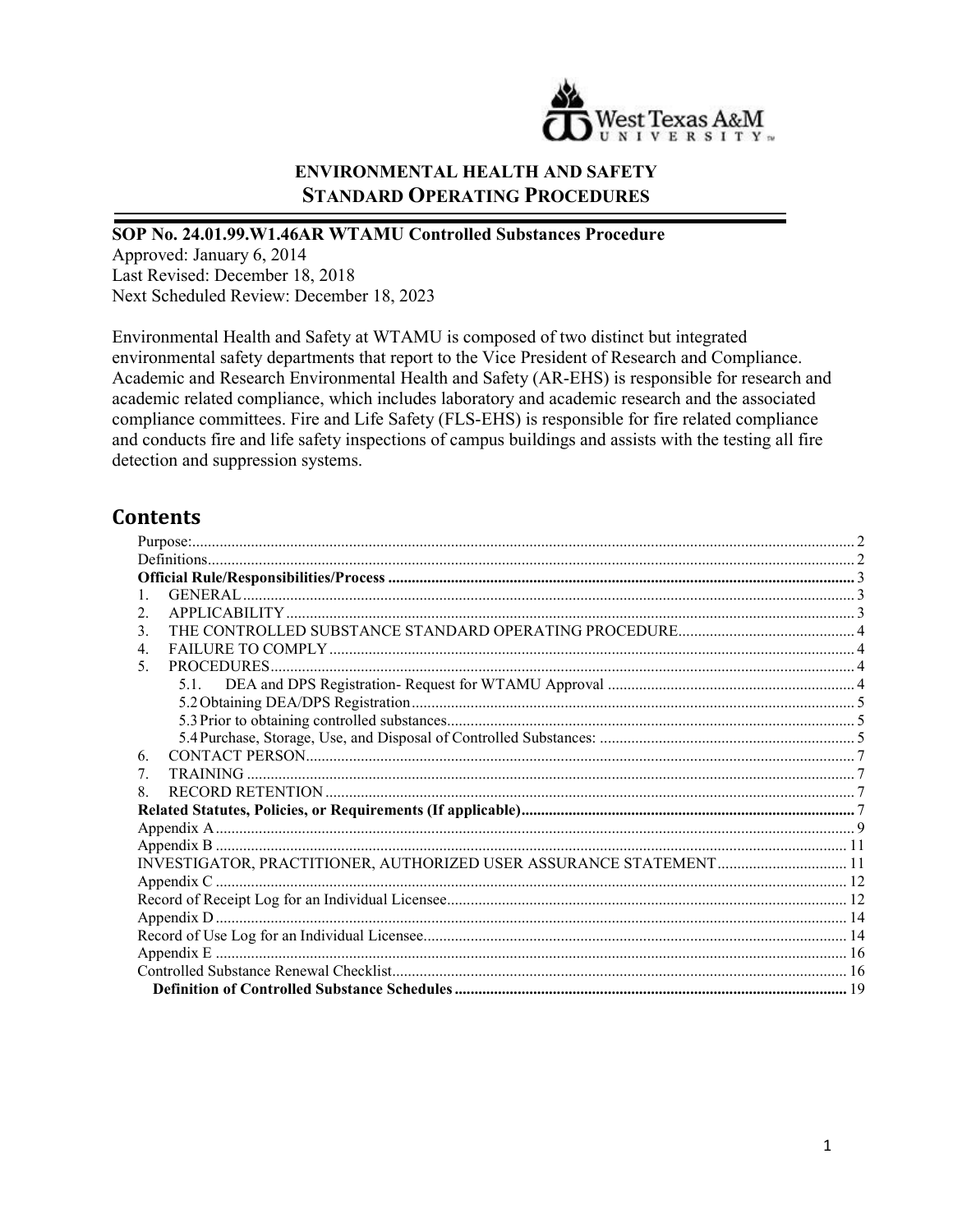#### <span id="page-1-0"></span>**Purpose:**

The purpose of West Texas A & M University's standard operating procedure establishes processes and controls for the purchase, storage, use, and disposal of controlled substances.

#### <span id="page-1-1"></span>**Definitions**

- Controlled Substance Standard Operating Procedure: A procedure manual that provides a laboratory and its Principal Investigator (PI) with information needed to comply with applicable laws and regulations associated with the use of controlled substances in their research, instruction, service, and testing.
- Practitioner's Manual: A Drug Enforcement Administration (DEA) document that summarizes and explains the basic requirements for prescribing, administering, and dispensing controlled substances under the Controlled Substances Act (CSA), 21 USC 801-890, and the DEA regulations, Title 21, Code of Federal Regulations (CFR), Parts 1300 to 1316. Pertinent citations to the law and regulations are included in this manual.
- Controlled Substances Registration Program: A Texas Department of Public Safety (DPS) program, The Controlled Substances Registration Program was established as a result of the passage of the Texas Controlled Substances Act in 1973. This program involves the registration of all persons or institutions that manufacture, distribute, analyze, or dispense controlled substances in Texas. Registrants include practitioners (medical doctors, dentists, veterinarians, podiatrists, and therapeutic optometrists), mid-level practitioners (advanced practice nurses and physicians' assistants), pharmacies, hospitals, manufacturers, researchers, teaching institutions, distributors, and analysts. There are approximately 75,000 registrants currently registered. The purpose of registering these individuals and institutions is to attempt to more effectively control the diversion of controlled substances from legitimate channels and to promote public health and welfare by controlling illegal drug trafficking.
- $\Box$  Controlled Substance: is defined as a substance, including a drug and immediate precursors and controlled glassware, listed in Schedules I through V or Penalty Group 1 through 4 ofthe Health and Safety Code, Chapter 481, the Texas Controlled Substance Act.
- □ Practitioners: Physicians, dentists, veterinarians, and other registrants authorized to prescribe, dispense, and administer controlled substances
- $\Box$  Memorandum of Understanding (MOU): is describing a bilateral or multilateral agreement between two or more parties. It expresses a convergence of will between the parties, indicating an intended common line of action.
- $\Box$  Principal Investigator (or Researcher): The Principal Investigator (PI) is charged to conduct objective research that generates independent, high quality, and reproducible results. The Principal Investigator is responsible for the management and integrity of the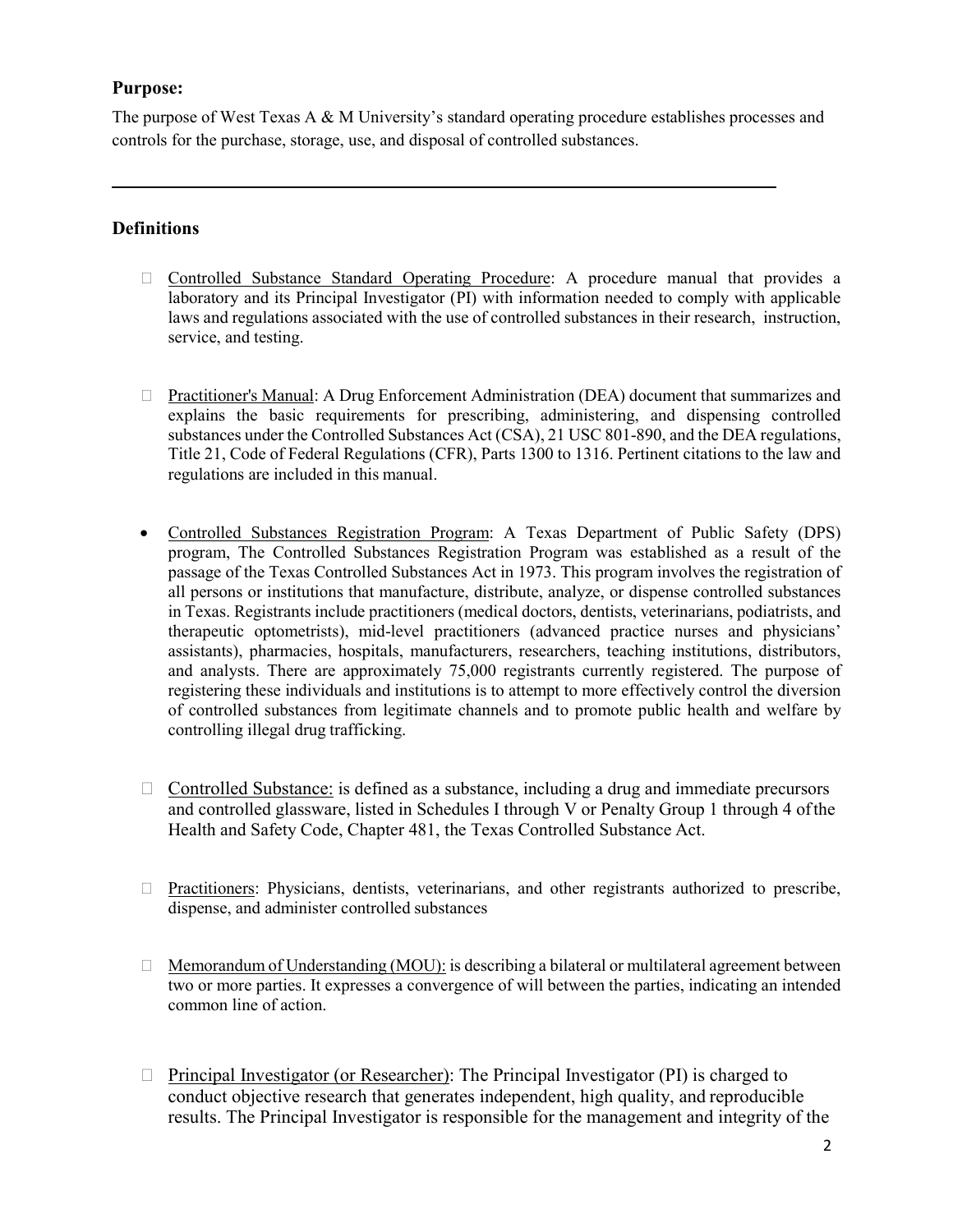design, conduct, and reporting of the research project and for managing, monitoring, and ensuring the integrity of any collaborative relationships. Additionally, the Principal Investigator is responsible for the direction and oversight of compliance, financial, personnel, and other related aspects of the research project and for coordination with school, department, and central administration personnel to assure research in is conducted in accordance with Federal regulations and University and sponsoring agency policies and procedures.

The Principal Investigator reports to a designated official such as a dean, department head, or division chief.

#### <span id="page-2-0"></span>**Official Rule/Responsibilities/Process**

#### <span id="page-2-1"></span>**1. GENERAL**

- 1.1. WTAMU will comply with state and federal law, including the Memorandum of Understanding (MOU) and DEA regulations governing the purchase, storage, use, and disposal of controlled substances.
- 1.2. AR-EHS is responsible for WTAMU's Controlled Substance Program. The purpose of this program is to ensure compliance with state and federal law and DEA regulations by individuals holding a DEA/DPS registration due to the nature of their work at WTAMU.
- 1.3. All WTAMU employees and students are responsible for full compliance with state and federal law, DEA/DPS regulations, and WTAMU requirements governing the purchase, storage, use, and disposal of controlled substances.
- 1.4. The WTAMU Police Department (UPD) is responsible for providing PIs, Practitioners, and the Office of Research Compliance assistance and recommendations regarding storage and site security. Unauthorized use, theft, or loss of controlled substances shall be reported to theUPD.
- 1.5. Storage must meet requirements of the DEA and the DPS, and compliance must be demonstrated to AR-EHS personnel prior to ordering controlled substances.

#### <span id="page-2-2"></span>**2. APPLICABILITY**

2.1 This procedure applies to anyone purchasing, receiving, storing, using or disposing DEAcontrolled substances in the course of WTAMU-approved research or testing, instruction or service on the WTAMU campus.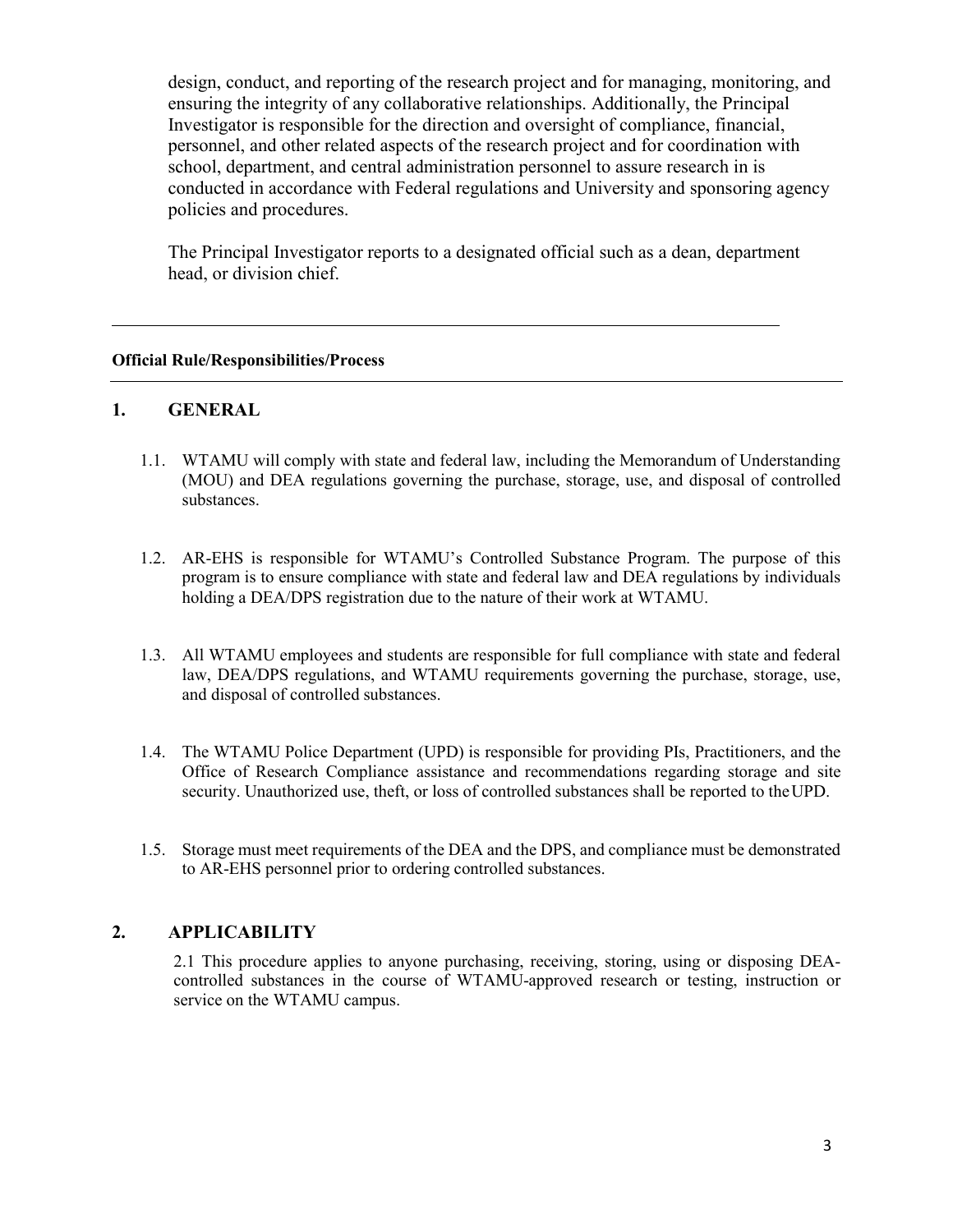#### <span id="page-3-0"></span>**3. THE CONTROLLED SUBSTANCE STANDARD OPERATING PROCEDURE:**

3.1 AR-EHS, in coordination with other appropriate university offices will develop, maintain and update periodically a Controlled Substances Standard Operating Procedure for the university to serve as a guide to PIs and Practitioners to comply with applicable laws and regulations associated with the use of controlled substances in research, instruction, service, and testing; and will contain WTAMU forms used in the Controlled Substance Program and articulate specific details of and methods to comply with requirements stated in this SOP.

#### <span id="page-3-1"></span>**4. FAILURE TO COMPLY**

4.1 Failure to comply with this procedure may be grounds for suspension or termination of research by the Vice President of Research and Compliance, or other disciplinary action, and/or reporting to external licensing authorities.

#### <span id="page-3-2"></span>**5. PROCEDURES**

#### <span id="page-3-3"></span>5.1. DEA and DPS Registration- Request for WTAMU Approval

Once a PI or practitioner has determined that his or her research, instruction service, or testing will involve the purchase, storage, use, or disposal of a controlled substance, approval must be obtained from his/her department/unit head, dean/vice president, as appropriate, and AR-EHS prior to submission of an application for a DEA/DPS registration.

- 5.1.1 A criminal background check on the PI and authorized personnel must also be conducted before approval may be granted for submission of an application for a DEA/DPS registration. The procedure regarding the criminal background check must comply with Texas A&M University System (TAMUS) policies and regulations and WTAMU rules and procedures. Once approval for the application for registration has been granted, the PI must apply for and obtain DEA/DPS registration.
- 5.1.2 Following approval from the dean or vice president, PIs or Practitioners must register with and be approved by AR-EHS. These requirements will include, at a minimum, the following:
	- Request for use of Controlled Substance (Appendix A);
	- Signed Investigator, Practitioner, or Authorized User Assurance Statement (Appendix B);
	- Verification that a completed criminal background check has been done per TAMUS policies and regulations and WTAMU rules and procedures;
	- Controlled Substance SOP customized to address the use of controlled substances under the specific DEA registration and approved by AR-EHS. This SOP documents:
		- Schedule of controlled substances;
		- Description of the mechanism utilized to secure the controlled substance (e.g., double-locking mechanism, a safe, etc.). If a locking device is used which requires a key, access to the key must be limited and defined;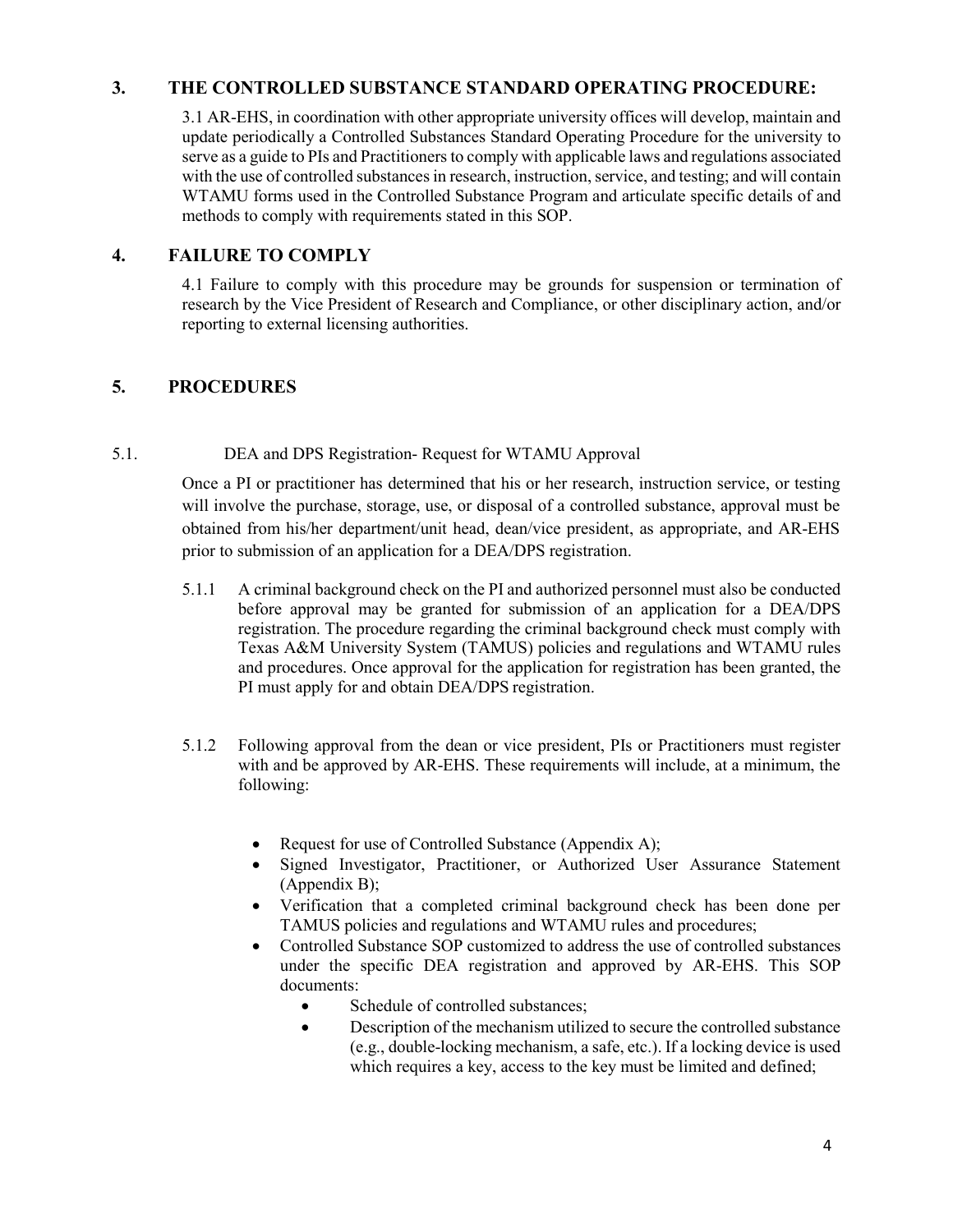- Location(s) where controlled substances will be stored; security recommendations from the UPD and security requirements as implemented;
- Location(s) where controlled substances will be used;
- Details regarding mechanism of transportation;
- Procedures and templates for recordkeeping of controlled substances including receipt and usage logs (Appendix C  $\&$  D);
- Disposal method(s) for controlled substances;
- Procedures for reporting theft or significant loss of controlled substances or alteration of records indicating drug loss.

#### <span id="page-4-0"></span>5.2 Obtaining DEA/DPS Registration

Once WTAMU approval to apply for a DEA/DPS registration has been obtained, PIs or Practitioners are responsible for obtaining their registration directly from the DEA/DPS.

PIs or Practitioners must notify AR-EHS and provide a copy of their registration application and any other correspondence in support of the application. Copies of all subsequent correspondence to and from the DEA/DPS regarding the application, including approval or denial, and a copy of the registration certificate, must be sent to the AR-EHS in a timely manner.

5.2.1 DPS registration occurs simultaneously with the application for DEA registration. The DEA number should be marked as "Pending" on the DPS application.

- <span id="page-4-1"></span>5.3 Prior to obtaining controlled substances:
	- 5.3.1 Once a DEA certificate and DPS approval have been obtained and AR-EHS has been notified of such approvals, prior to obtaining controlled substances, PIs or Practitioners must:
		- 5.3.1.1 Successfully complete a location and document audit by AR-EHS;
		- 5.3.1.2 Obtain signed approval from department head, dean, and AR-EHS to purchase, store, use, and dispose of controlled substances. (Appendix A)
- <span id="page-4-2"></span>5.4 Purchase, Storage, Use, and Disposal of Controlled Substances:
	- 5.4.1 Controlled substances allowed by the DEA certification may be ordered and stored in accordance with DEA regulations, the approved specific Controlled Substance SOP;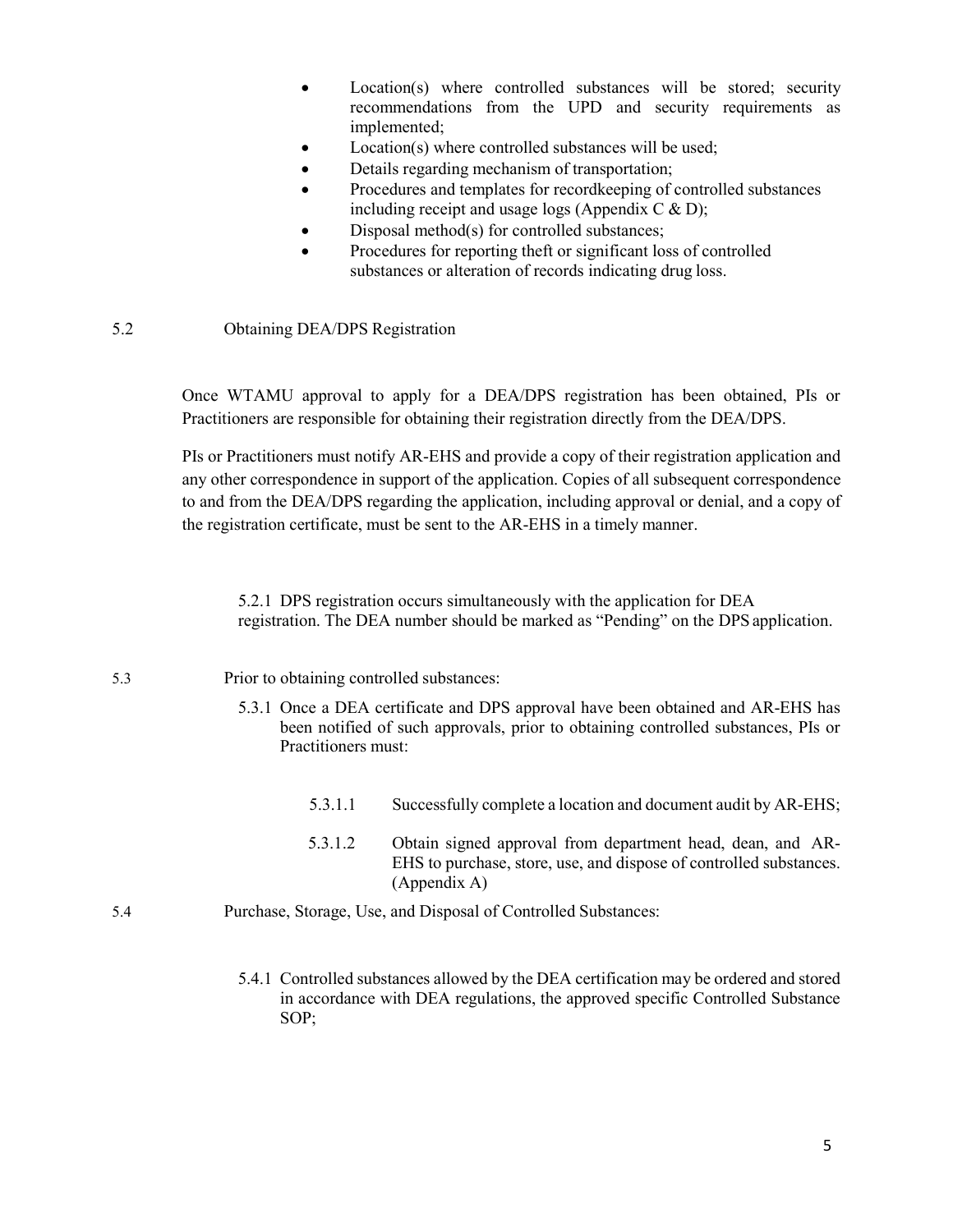- 5.4.2 Only authorized individuals, approved by AR-EHS and listed in the registration application and the attachment to the Controlled Substance SOP, may access or handle controlled substances. To add or remove names of authorized individuals contact AR-EHS;
- 5.4.3 No employee may sell, furnish, or transfer controlled substances covered by the MOU to any person or entity not holding a DPS permit, unless the recipient is specifically exempted by law. Every sale, furnishing, or transfer of a controlled item leaving the campus shall be reported to the UPD and the DPS as appropriate.
- 5.4.4 Security: Controlled substances must be securely stored at all times. Access to controlled substances must be restricted to authorized individuals. Instances of non-compliance or possible non-compliance must be reported immediately to AR-EHS.
- 5.4.5 Recordkeeping: Complete and accurate controlled substance records, including date and quantity of usage and inventory logs, must be kept at all times. Records must provide a complete audit trail, from the receipt/acquisition to the disposal of drugs, including chain of custody. Records should include invoices from suppliers, date of receipt, name and address of supplier, name of the authorized individual who received/used the substance, formulation (liquid/tablet), quantity and dose of drug received, and expiration date. Instances of non-compliance with recordkeeping must be reported to AR-EHS; (Appendix C & D)
- 5.4.6 The PI or Practitioner and/or authorized user must promptly report any theft, loss, or unauthorized use of controlled substances to the UPD and AR-EHS within one business day of notice of such theft, loss, or unauthorized use;
- 5.4.7 Suspected criminal activity should be reported to the UPD and AR-EHS.
- 5.4.8 On or before the AR-EHS approval anniversary date, an annual renewal checklist must be submitted to AR-EHS. Reminder notice shall be sent by AR-EHS; (Appendix E)
- 5.4.9 Audits of controlled substance records including usage and inventory logs should be performed once a year by AR-EHS.
- 5.4.10 AR-EHS shall conduct periodic inspections and compliance review of the authorized individuals and the site(s) or location(s) where the controlled substances are stored and used.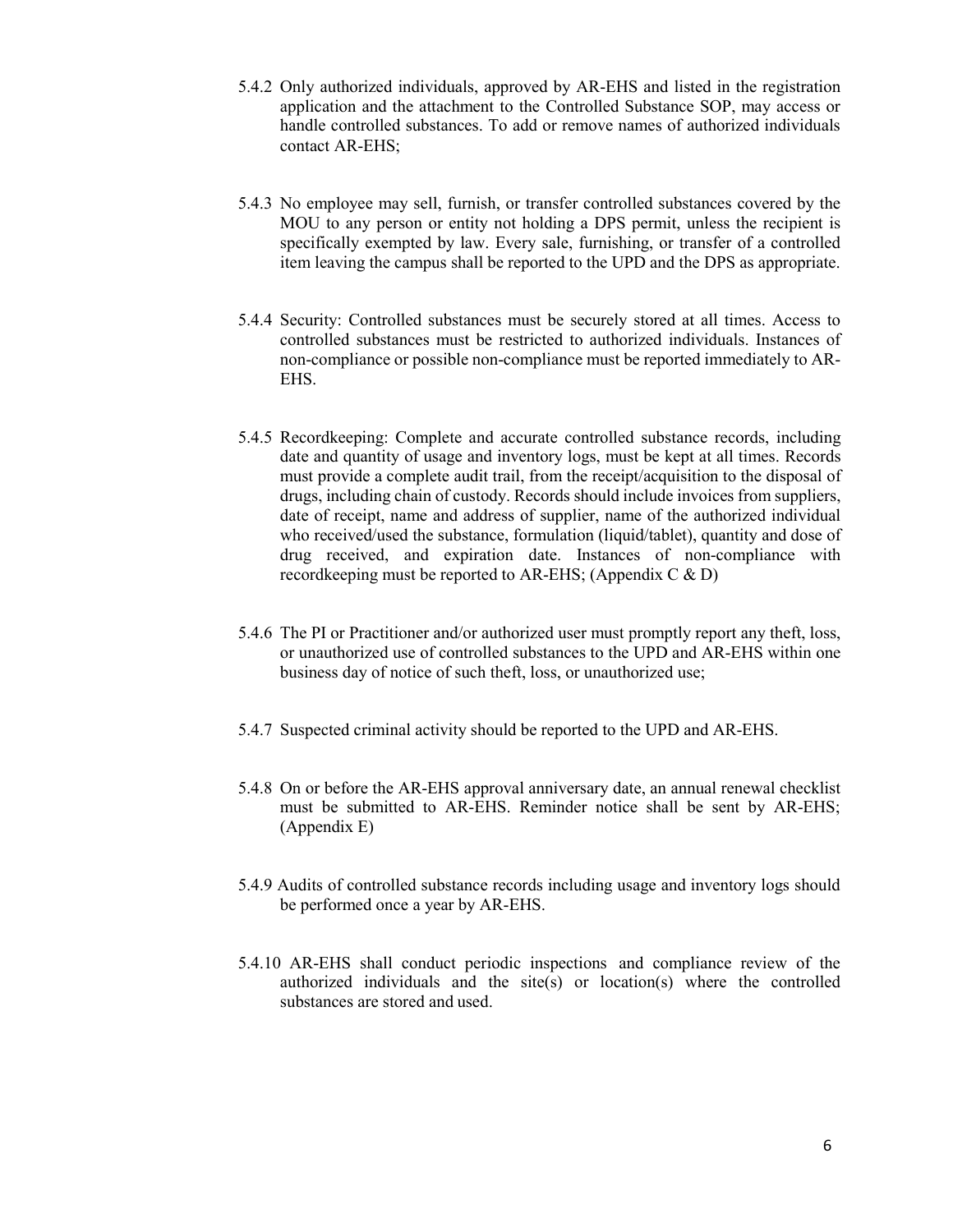5.4.11 All instances of non-compliance or possible non-compliance must be reported immediately to AR-EHS .

#### <span id="page-6-0"></span>**6.** CONTACT PERSON

6.1 The DEA/DPS license holder is directly responsible for implementing security measures established by WTAMU, and serves as the, primary WTAMU contact with DPS. AR-EHS serves as the secondary WTAMU contact. UPD is available to provide assistance as appropriate upon request.

#### <span id="page-6-1"></span>**7. TRAINING**

West Texas A & M University Environmental Health and Safety will follow the Texas A & M University System Policy [33.05.02 Required Employee Training.](http://policies.tamus.edu/33-05-02.pdf) Staff and faculty whose required training is delinquent more than 90 days will have their internet access terminated until all trainings are completed. Only Blackboard and Single Sign-on will be accessible. Internet access will be restored once training has been completed. Student workers whose required training is delinquent more than 90 days will need to be terminated by their manager through Student Employment.

#### <span id="page-6-2"></span>**8. RECORD RETENTION**

No official state records may be destroyed without permission from the Texas State Library as outlined in [Texas Government Code, Section 441.187](http://www.statutes.legis.state.tx.us/?link=GV) and [13 Texas Administrative Code, Title 13, Part 1, Chapter 6,](http://info.sos.state.tx.us/pls/pub/readtac%24ext.TacPage?sl=R&app=9&p_dir&p_rloc&p_tloc&p_ploc&pg=1&p_tac&ti=13&pt=1&ch=6&rl=7U) [Subchapter A, Rule 6.7. T](http://info.sos.state.tx.us/pls/pub/readtac%24ext.TacPage?sl=R&app=9&p_dir&p_rloc&p_tloc&p_ploc&pg=1&p_tac&ti=13&pt=1&ch=6&rl=7U)he Texas State Library certifies Agency retention schedules as a means of granting permission to destroy official state records.

West Texas A & M University Records Retention Schedule is certified by the Texas State Library and Archives Commission. West Texas A & M University Environmental Health and Safety will follow [Texas A & M University Records Retention Schedule](http://www.wtamu.edu/webres/File/Risk%20Management/System-Records-Retention-Schedule-Dec2012.pdf) as stated in the Standard Operating Procedure [61.99.01.W0.01 Records Management.](http://www.wtamu.edu/webres/File/Risk%20Management/61.99.01.W0.01_PROCEDURE_Records%20Management_FINAL%20SIGNED.pdf) All official state records (paper, microform, electronic, or any other media) must be retained for the minimum period designated.

#### <span id="page-6-3"></span>**Related Statutes, Policies, or Requirements (If applicable)**

- Texas Health and Safety Code Chapter 481
- A full text version of the Select Agent Rule (42 CFR 73) is accessible at
- <http://www.cdc.gov/od/sap/>
- Title 21 CFR, Part 1300-1399 (Federal Regulation)
- Title 21 United States Code (USC) Controlled Substances Act 801, et seq. (Federal Law)
- Part 80 Rules and Regulations on Controlled Substances (State Regulation)
- Article 33. Controlled Substances (State Law)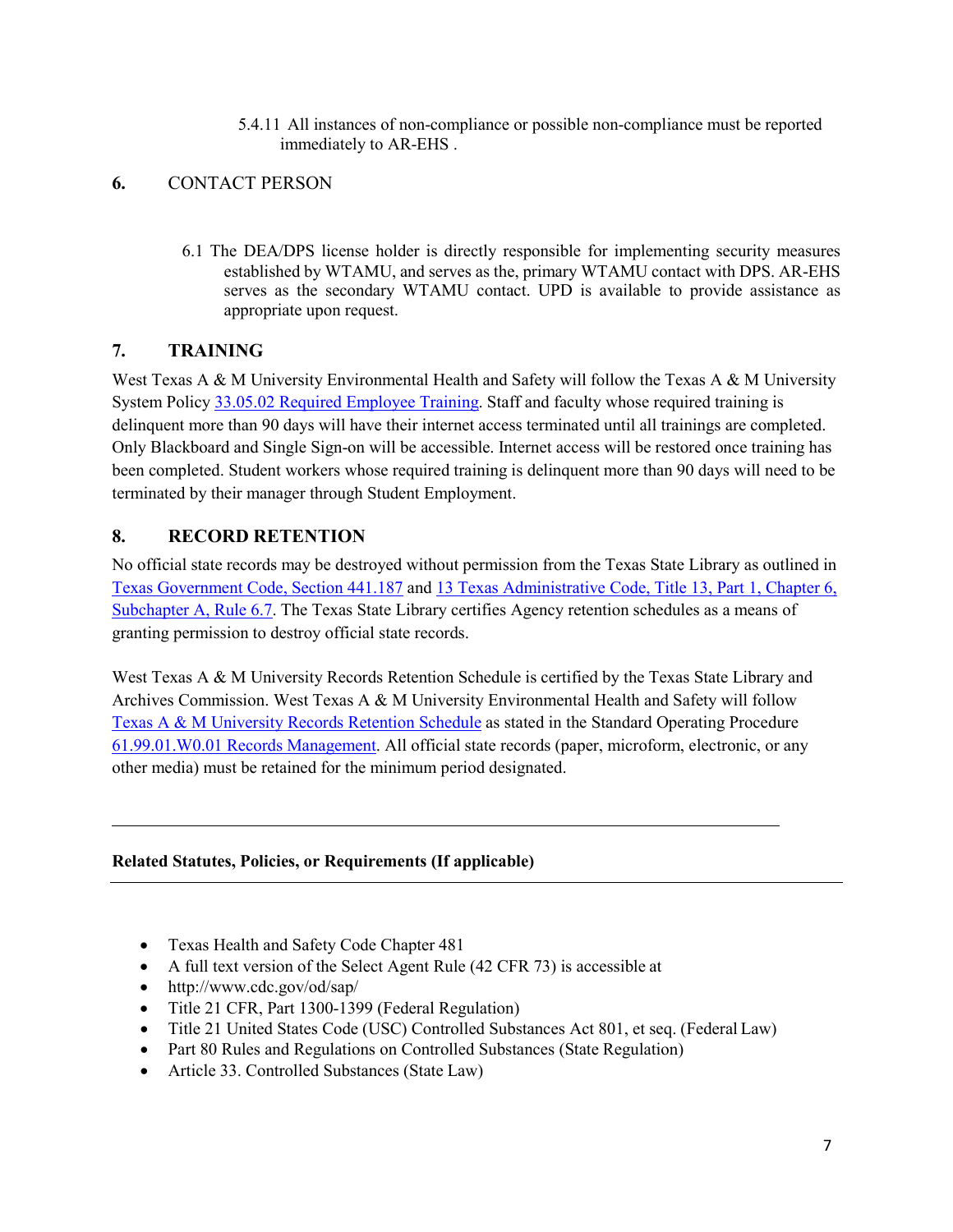• List of Controlled substances - <http://www.deadiversion.usdoj.gov/schedules/index.html>

# **Contact Office**

WTAMU Environmental Health and Safety and Office of Research Compliance

806-651-2270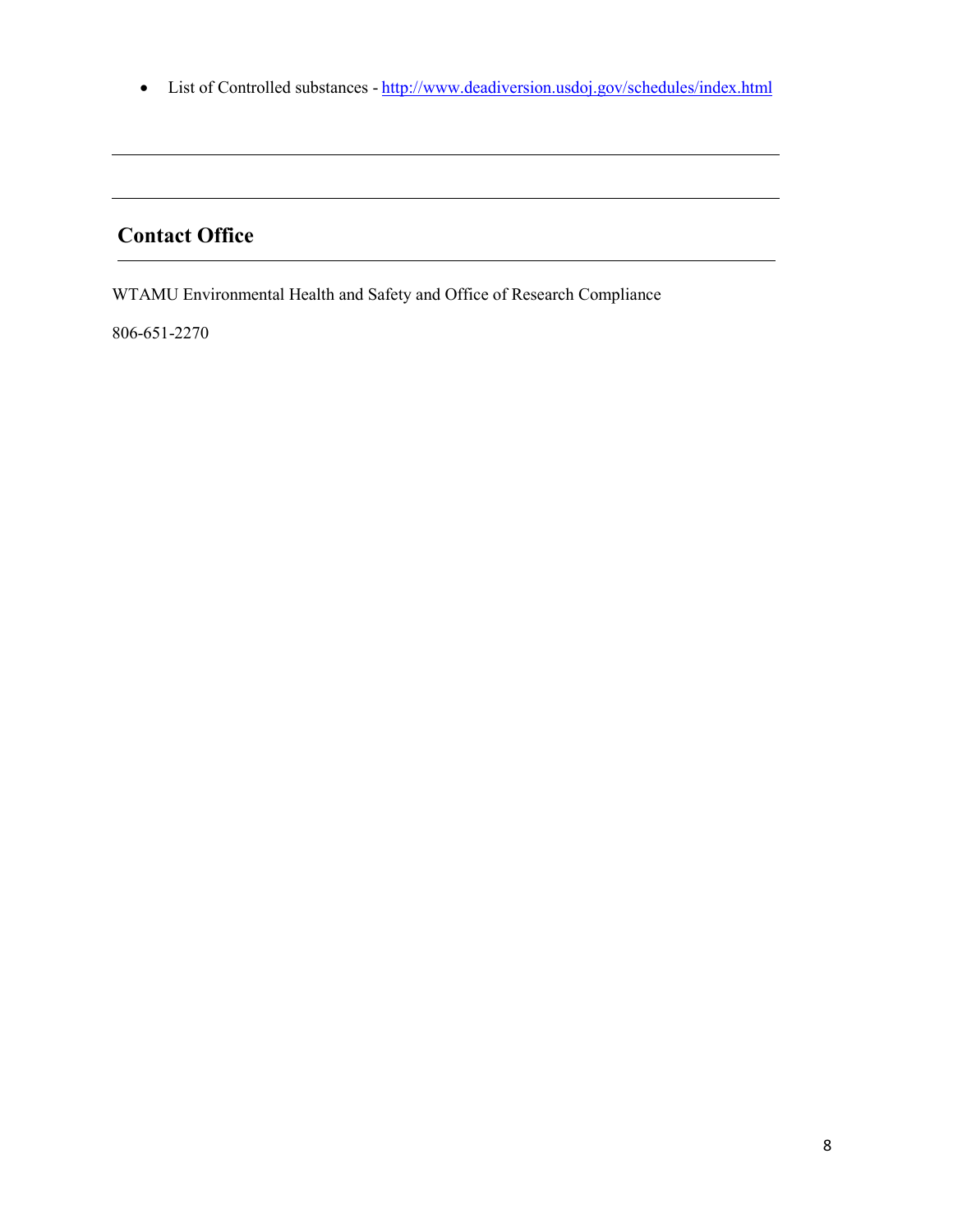**Appendix A**

# <span id="page-8-0"></span>**West Texas A&M University Office of Research**

WTAMU Box 60217 Canyon, Tx 79016 806.651.2270

Request for Use of Controlled Substance

The purpose of West Texas A & M University's procedure on the transfer, receipt, and storage of controlled substances is to ensure that "controlled substances" on West Texas A & M University campus are handled safely, secured properly, and properly registered with the State of Texas (Department of Public Safety Regulatory Services Division), U.S. Department of Justice Drug Enforcement Agency (DEA), and/or the United States Department of Agriculture, Animal Plant Health Inspection Service (APHIS). For additional information please read Standard Operating Procedure 24.01.99.W1.46AR WTAMU Controlled Substances Procedure.

*\*\*\*Please note: Prior to registering for a controlled substance, approval must be obtained from Department Head, Dean, EHS, and VP of Research and Compliance – as well as applicable WTAMU research compliance committees, including IRB, IACUC, or IBC. Please review:* **SOP No. 24.01.99.W1.46AR WTAMU Controlled Substances Procedure**

*All controlled substances must be ordered and obtained through AR-EHS. Laboratories receiving, shipping, or possessing controlled substances must be registered with the State of Texas and DEA. Contact AR-EHS for help with this registration.*

I (PI, Faculty, or Instructor) am requesting WTAMU Environmental Health and Safety to authorize the purchase, transfer, and/or storage of a controlled substance. The controlled substance will be used/stored in Building Room #.

| Controlled Substance | Type of Scheduled substance (I, II, IIN, III, IIIN,<br>$\overline{IV}$ , $\overline{V}$ ) Definitions are located on Apendix B | # of items | Cost |
|----------------------|--------------------------------------------------------------------------------------------------------------------------------|------------|------|
|                      |                                                                                                                                |            |      |
|                      |                                                                                                                                |            |      |
|                      |                                                                                                                                |            |      |
|                      |                                                                                                                                |            |      |

Description of research being conducted with the controlled substance:

Provide justification on why the controlled substance is needed: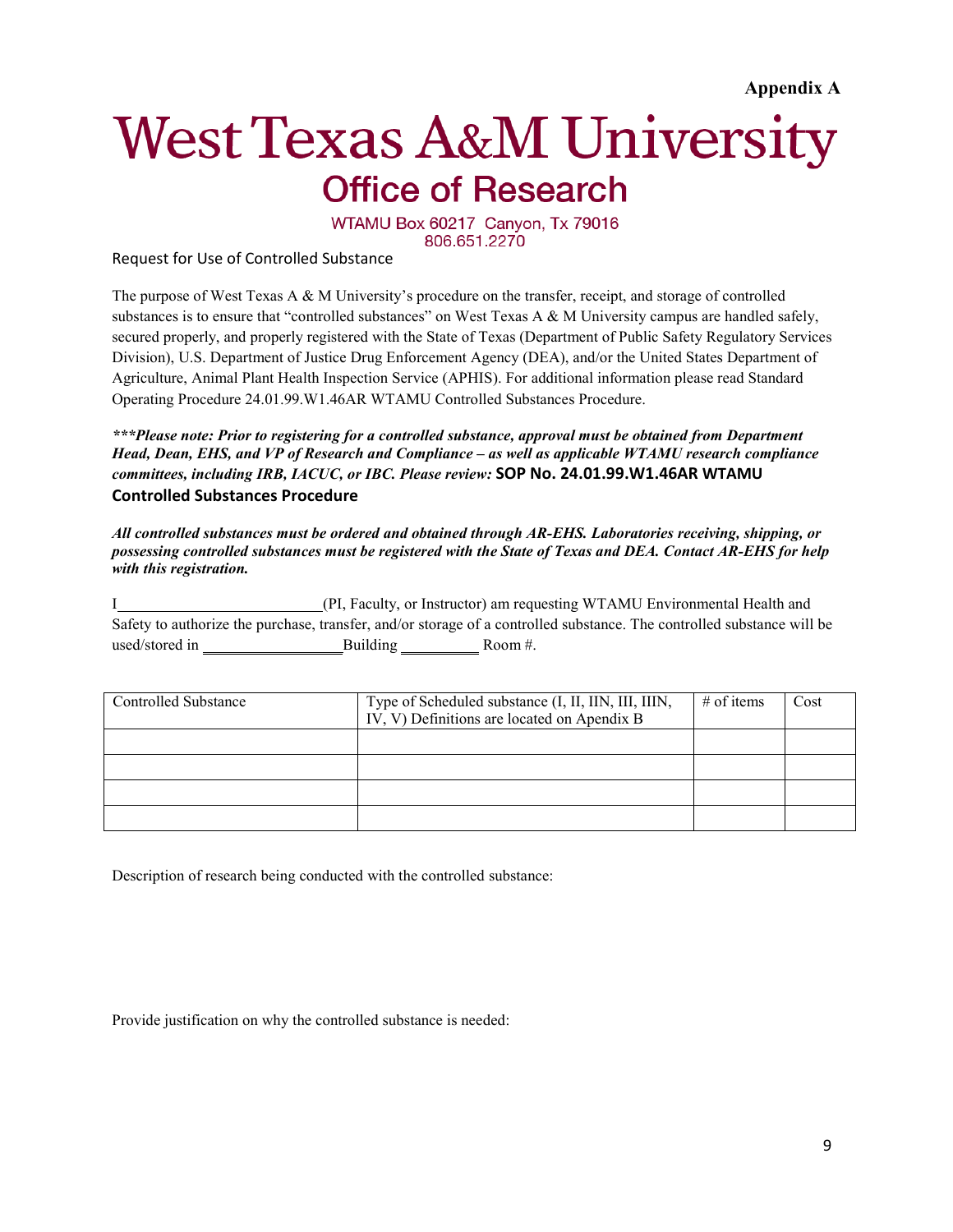I attest this controlled substance will be used in research work at WTAMU, in the specified laboratory identified above, and will be maintained and utilized according to all associated TAMUS, WTAMU, EHS or industry standard environmental health and safety operating procedures including federal and state regulations. I will follow the records and reporting requirements and the controlled substance will also be stored and secured to prevent damage, theft, or misuse according to [Title 21 Code of Federal Regulations \(CFR\) Part 1300](http://www.deadiversion.usdoj.gov/21cfr/cfr/2100cfrt.htm) to end [\(21 CFR §1308\)](http://www.deadiversion.usdoj.gov/21cfr/cfr/2108cfrt.htm).

By signing below, you are agreeing to all statements and information listed above:

| Date |  |
|------|--|
| Date |  |
|      |  |
| Date |  |
| Date |  |
|      |  |
|      |  |
|      |  |

Email: [ar-ehs@mail.wtamu.edu o](mailto:ar-ehs@mail.wtamu.edu)r deliver to office KRC 184

806.651.2270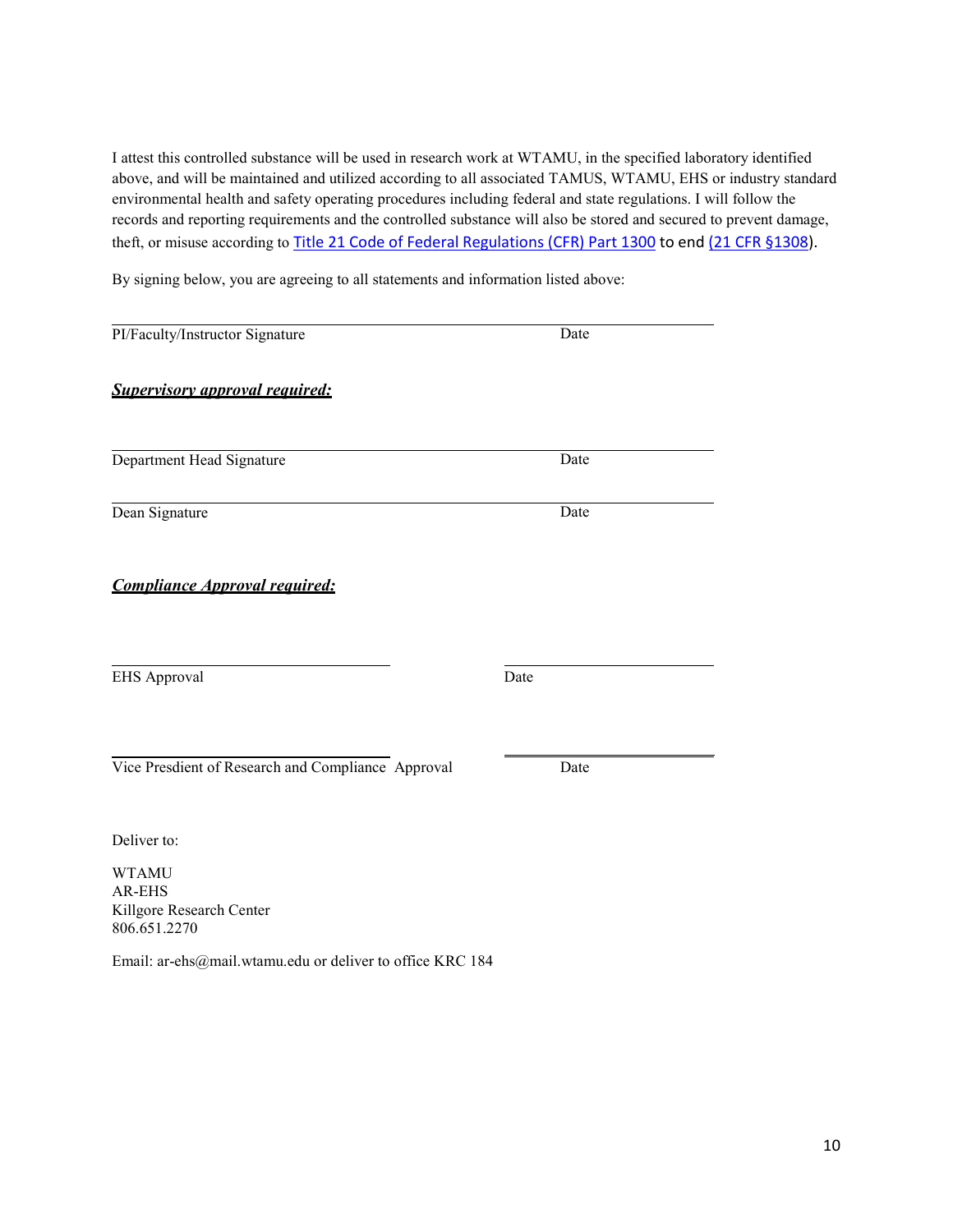# <span id="page-10-0"></span>**West Texas A&M University Office of Research**

#### WTAMU Box 60217 Canyon, Tx 79016 806.651.2270

#### **INVESTIGATOR, PRACTITIONER, AUTHORIZED USER ASSURANCE STATEMENT**

<span id="page-10-1"></span>Questionnaire for West Texas A & M University Personnel Who Will Have Access to Substances Regulated by the U.S. Drug Enforcement Agency or Texas Department of Public Safety.

To comply with federal Drug Enforcement Agency guidance, West Texas A & M University requires that all persons who will have access to controlled substances during work or research activities answer the following questions. By signing below, you authorize inquiries of courts and law enforcement agencies for possible pending charges or convictions. Any false information, omission of information, or misuse of controlled substances will jeopardize your position with the University. Information included herein will not preclude employment, but will be considered as part of the overall evaluation of qualifications in the application. The protection of an individual's right to privacy will be upheld in all confidential inquiries.

| Name:       |                             |                          |                        |                                                                                          |                                                                                                                                                                                                                                                                                                                                                                                                                                                                                                                                                              |
|-------------|-----------------------------|--------------------------|------------------------|------------------------------------------------------------------------------------------|--------------------------------------------------------------------------------------------------------------------------------------------------------------------------------------------------------------------------------------------------------------------------------------------------------------------------------------------------------------------------------------------------------------------------------------------------------------------------------------------------------------------------------------------------------------|
|             | Authorization (circle one): | Investigator             |                        | Practitioner                                                                             | Authorized User                                                                                                                                                                                                                                                                                                                                                                                                                                                                                                                                              |
| Circle one: | Faculty                     | Staff                    | Student                | Other                                                                                    |                                                                                                                                                                                                                                                                                                                                                                                                                                                                                                                                                              |
|             |                             |                          |                        |                                                                                          |                                                                                                                                                                                                                                                                                                                                                                                                                                                                                                                                                              |
|             | Phone:                      |                          |                        |                                                                                          |                                                                                                                                                                                                                                                                                                                                                                                                                                                                                                                                                              |
|             |                             |                          |                        |                                                                                          |                                                                                                                                                                                                                                                                                                                                                                                                                                                                                                                                                              |
|             | Buff ID:                    |                          |                        |                                                                                          |                                                                                                                                                                                                                                                                                                                                                                                                                                                                                                                                                              |
|             | an additional page.         | $\Box$ Yes<br>$\Box$ Yes | $\Box$ No<br>$\Box$ No | 2) In the past three years, have you ever knowingly used any narcotics, amphetamines, or | 1) Within the past five years, have you been convicted of a felony, or within the past two years of any<br>misdemeanor, or are you presently formally charged with committing a criminal offense? (Do not include<br>any traffic violations, juvenile offenses, or military convictions, except by general court-martial.) If the<br>answer is yes, furnish details of conviction, offense, location, date, and sentence on an additional page.<br>barbiturates, other than those prescribed to you by a physician? If the answer is yes, furnish details on |
|             |                             |                          |                        |                                                                                          |                                                                                                                                                                                                                                                                                                                                                                                                                                                                                                                                                              |
|             | Date: $\qquad \qquad$       |                          |                        |                                                                                          |                                                                                                                                                                                                                                                                                                                                                                                                                                                                                                                                                              |
|             |                             |                          |                        |                                                                                          |                                                                                                                                                                                                                                                                                                                                                                                                                                                                                                                                                              |
|             |                             |                          |                        |                                                                                          |                                                                                                                                                                                                                                                                                                                                                                                                                                                                                                                                                              |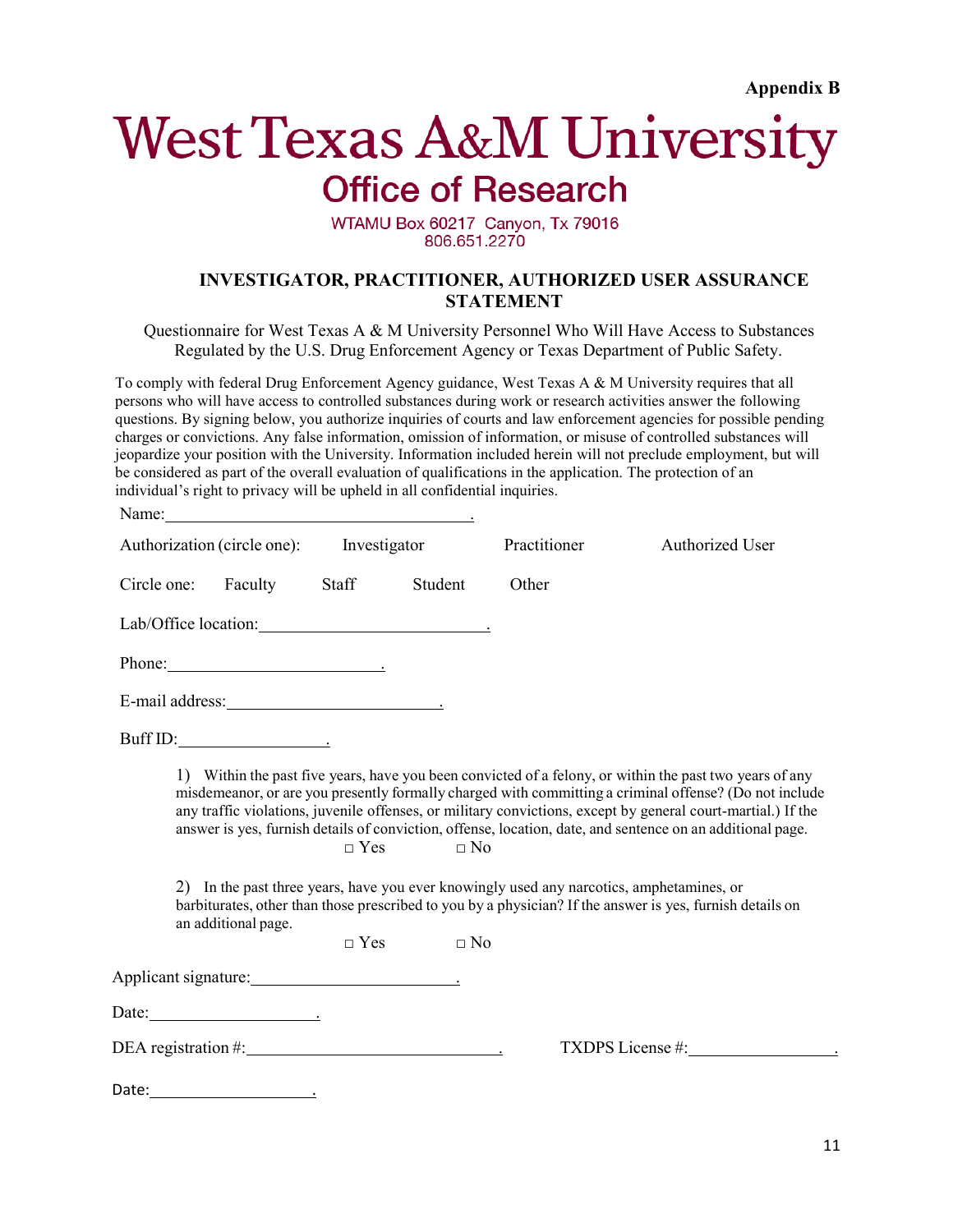**Appendix C**

# **West Texas A&M University Office of Research**

WTAMU Box 60217 Canyon, Tx 79016 806.651.2270

**Record of Receipt Log for an Individual Licensee**

**Receipt Log**

(Individual Licensee, Multiple Drugs, Single Storage Location)

<span id="page-11-0"></span>**VENDOR invoices and DEA Form 222 (schedule I & II only)should be kept along with this record.** 

**Individual License Holder: .**

**DEA registration #: . TXDPS License #: .**

**Storage Cabinet (room/building): . Schedule (I-V): .**

<span id="page-11-1"></span>

| Received<br>Date | Received By<br>(print) | Received by<br>(sign) | Source<br>(Vendor) | Drug &<br>Concentration | Amount per<br>unit | Order<br>number | Number of<br>units | Tracking<br>number | *Accounted<br>for (date) |
|------------------|------------------------|-----------------------|--------------------|-------------------------|--------------------|-----------------|--------------------|--------------------|--------------------------|
|                  |                        |                       |                    |                         |                    |                 |                    |                    |                          |
|                  |                        |                       |                    |                         |                    |                 |                    |                    |                          |
|                  |                        |                       |                    |                         |                    |                 |                    |                    |                          |
|                  |                        |                       |                    |                         |                    |                 |                    |                    |                          |

Receipt: Logs for schedules I & II must be maintained separately from schedules III-V. Invoices and copies of DEA Form 222 should be retained with receipt records.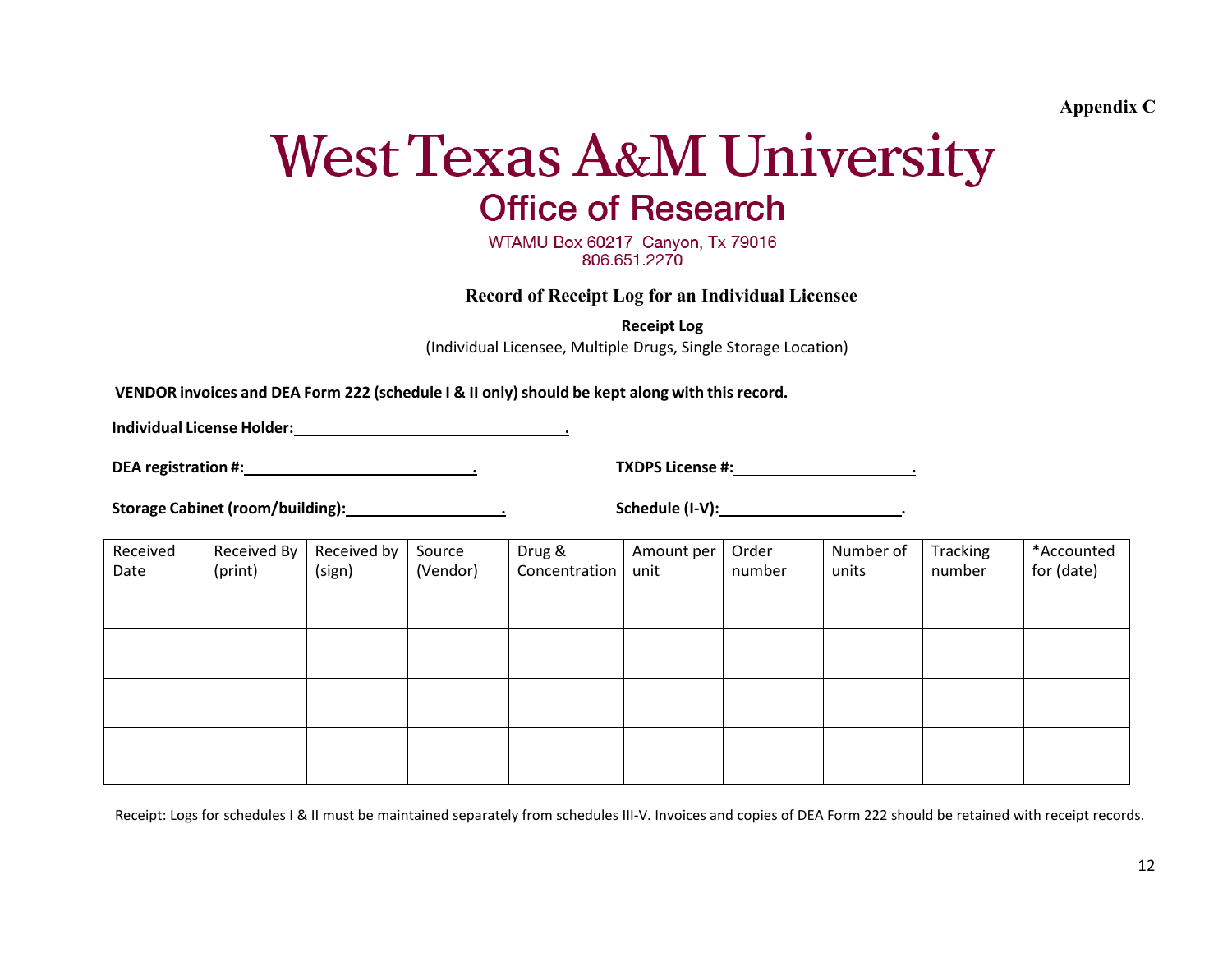\*Accounted for date: when drug accounting is complete (Use Log complete and substance used up or any unused portions disposed of).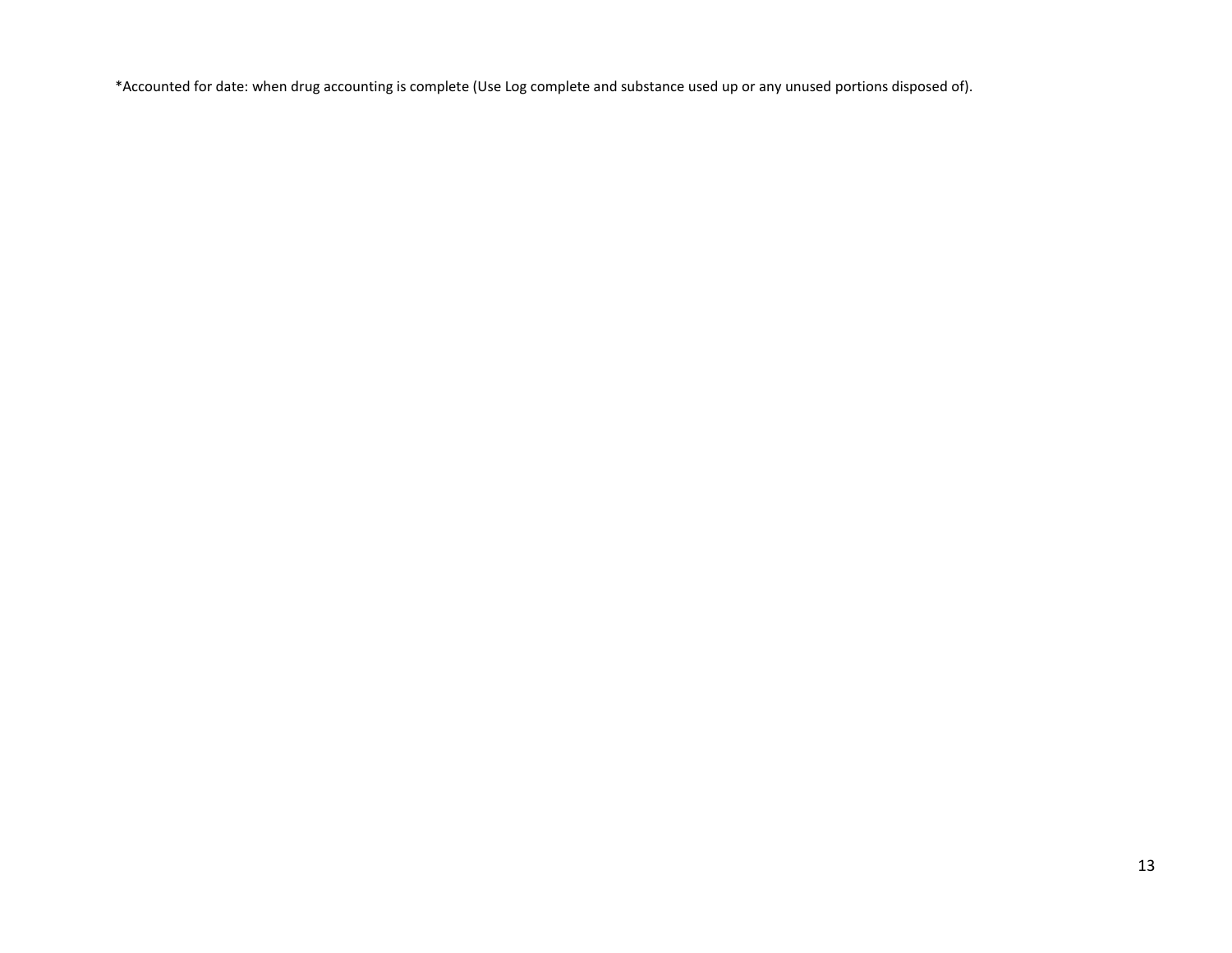**Appendix D**

# **West Texas A&M University Office of Research**

WTAMU Box 60217 Canyon, Tx 79016 806.651.2270

**Record of Use Log for an Individual Licensee**

(Individual Licensee, Multiple Drugs, Single Storage Location)

<span id="page-13-1"></span><span id="page-13-0"></span>

| mandadi Electisee, maltiple Drugs, single storage Eocation,<br>DEA registration #: Notified that the set of the set of the set of the set of the set of the set of the set of the set of the set of the set of the set of the set of the set of the set of the set of the set of the set of t |                   |                                          |                                                    |                                                      |                     |           |                         |                             |
|-----------------------------------------------------------------------------------------------------------------------------------------------------------------------------------------------------------------------------------------------------------------------------------------------|-------------------|------------------------------------------|----------------------------------------------------|------------------------------------------------------|---------------------|-----------|-------------------------|-----------------------------|
| Authorized User: Name: 1990 1991                                                                                                                                                                                                                                                              |                   |                                          |                                                    |                                                      |                     |           |                         |                             |
| Strength: 1999                                                                                                                                                                                                                                                                                |                   | *Tracking #: __________________________. |                                                    |                                                      |                     |           |                         |                             |
| Unit # (if<br>applicable)                                                                                                                                                                                                                                                                     | Date<br>Dispensed | Protocol #                               | Species &<br>ID# (or<br>purpose, if<br>non-animal) | Start amount<br>& Unit # (if<br>more than 1<br>unit) | Amount<br>Dispensed | **Balance | Dispensed<br>by (print) | Dispensed by<br>(signature) |
|                                                                                                                                                                                                                                                                                               |                   |                                          |                                                    |                                                      |                     |           |                         |                             |
|                                                                                                                                                                                                                                                                                               |                   |                                          |                                                    |                                                      |                     |           |                         |                             |
|                                                                                                                                                                                                                                                                                               |                   |                                          |                                                    |                                                      |                     |           |                         |                             |
|                                                                                                                                                                                                                                                                                               |                   |                                          |                                                    |                                                      |                     |           |                         |                             |

\*A separate log sheet must be completed for each Tracking # (except multiple units of a single order may be on the same log sheer). If the material is converted of diluted, start a new log form to track that usage; reference the original tracking #.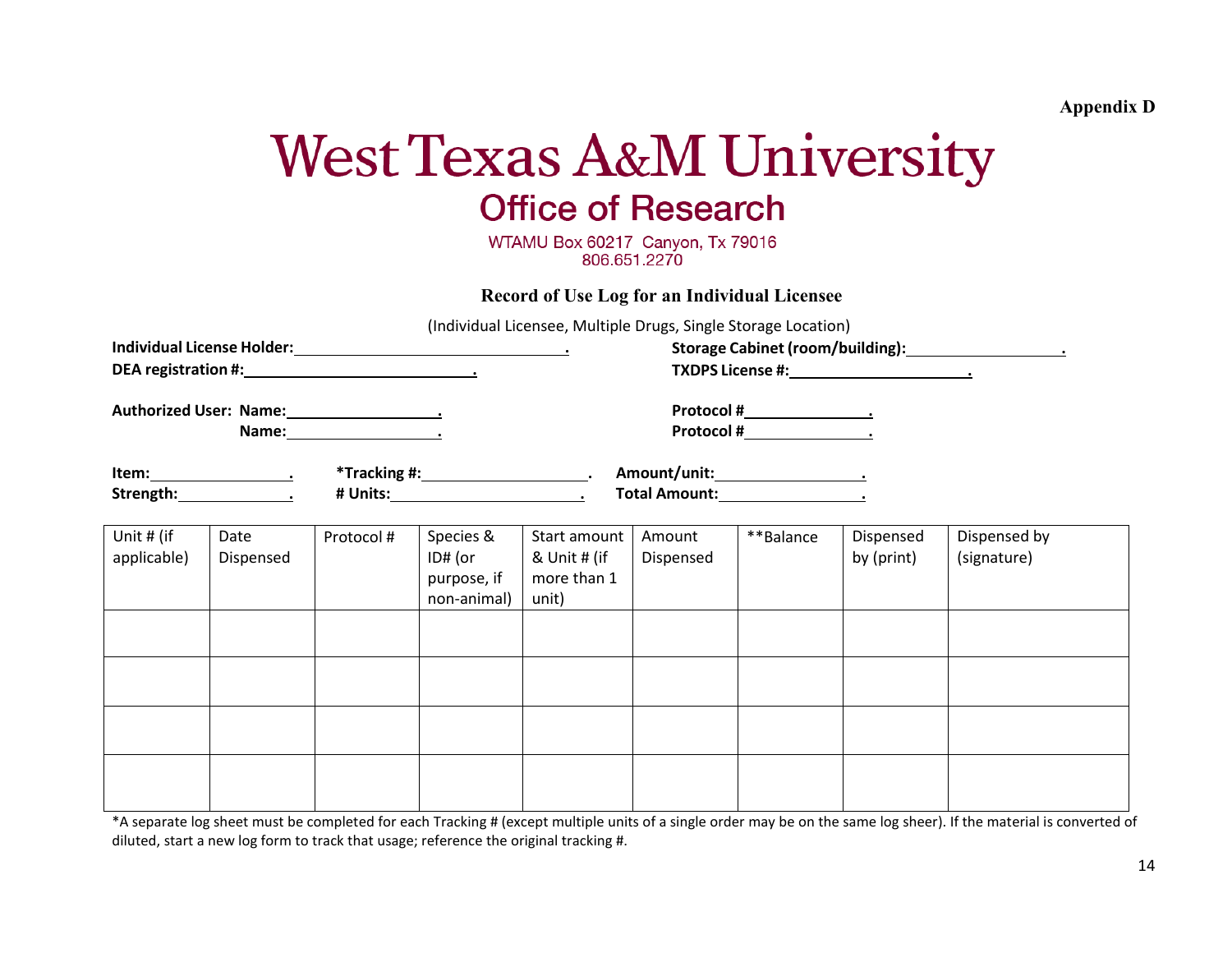\*\*If balanced amount is "0" because of disposal, indicate date disposed, route of disposal (reverse distributor name or other route), and record disposal details in disposal log.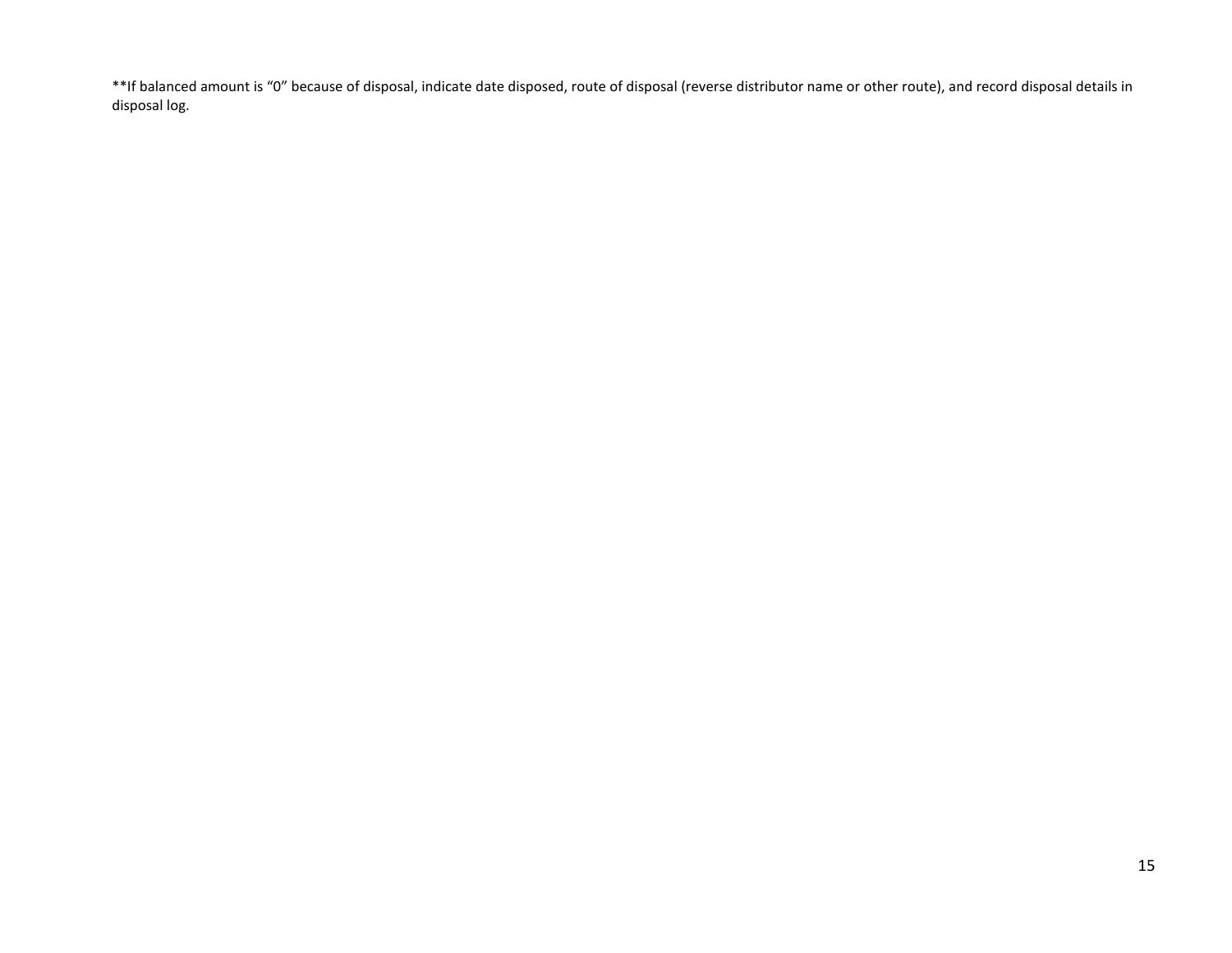# <span id="page-15-0"></span>**West Texas A&M University Office of Research**

WTAMU Box 60217 Canyon, Tx 79016 806.651.2270

#### **Controlled Substance Renewal Checklist**

<span id="page-15-1"></span>

| <b>Individual License Holder:</b> | . Location (room/building): . |                         |         |            |
|-----------------------------------|-------------------------------|-------------------------|---------|------------|
| DEA registration #:               |                               | <b>TXDPS License #:</b> |         | . Schedule |
| $(I-V)$ :                         |                               |                         |         |            |
| <b>Authorized User: Name:</b>     |                               | <b>Protocol#</b>        | . Name: |            |
|                                   |                               | <b>Protocol#</b>        |         |            |

#### **SECTION 1:**

| Select the correct response for each statement.                                                                                                                                                                                                            | Yes, No, or $N/A$ |
|------------------------------------------------------------------------------------------------------------------------------------------------------------------------------------------------------------------------------------------------------------|-------------------|
| Is the registrant listed in the approved protocol(s) (IRB, IBC, IACUC) where controlled substances are<br>approved? And when listed, does the registrant have as a role of 'Providing anesthesia, analgesia,<br>sedation, tranquilization, or euthanasia'? |                   |
| Are the state and federal registrations current?                                                                                                                                                                                                           |                   |
| Does the IACUC-approved protocol contain the current DEA and TXDPS registration numbers?                                                                                                                                                                   |                   |
| Are the <i>current</i> DEA and TXDPS registrations maintained with the C.S. records?                                                                                                                                                                       |                   |

#### **SECTION 2: Authorized Users**

| Select the correct response for each statement.                                                                                                                                        | Yes, No, or N/A |
|----------------------------------------------------------------------------------------------------------------------------------------------------------------------------------------|-----------------|
| Have 'Authorized Users' (other than the registrant) been identified?<br>If the response is 'No' or 'Not Applicable,' then proceed to Section 3.                                        |                 |
| Is an Authorized Users list being maintained inside the controlled substance file?                                                                                                     |                 |
| Have the Authorized Users signed and initialed the Authorized Users list?<br>Note: Initials are used for log-outs of C.S., purchases, receipts, transfers, administration, and audits. |                 |
| Has the registrant signed/dated the Authorized Users list?                                                                                                                             |                 |
| Are all Authorized Users listed as approved personnel on the IACUC-approved protocol(s)?                                                                                               |                 |
| Is access to controlled substances limited to only those persons on the 'Authorized Users List'?                                                                                       |                 |
| Has the registrant signed/dated the Authorized Users list?                                                                                                                             |                 |
| Has the registrant signed/dated the Authorized Users list?                                                                                                                             |                 |

#### **SECTION 3: Form 222 (only applies to Schedule 1 and Schedule II)**

| Select the correct response for each statement.                                                                                                     | Yes, No, or $N/A$ |
|-----------------------------------------------------------------------------------------------------------------------------------------------------|-------------------|
| Does this registration include Schedule I, Schedule II, or Schedule IIN substances?<br>If the response is 'No,' then proceed to Section 4.          |                   |
| Are all Form 222s secured by the registrant?<br>Note: Form 222s are federal accountable forms, failure to secure the forms is a potential citation. |                   |
| Are all completed Form 222s signed by the registrant?<br>Note: Under federal regulation, ONLY the registrant may sign Form 222s.                    |                   |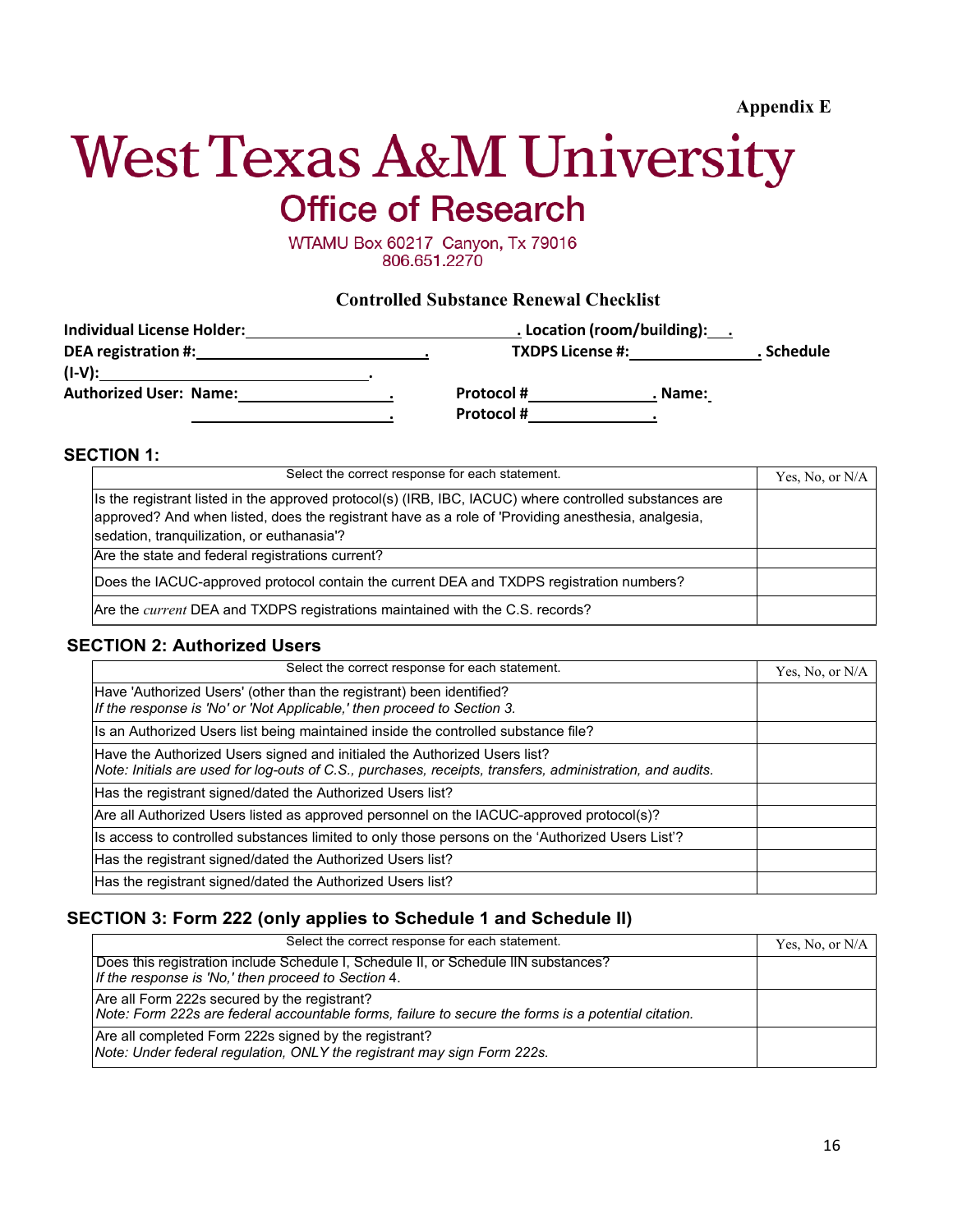| Are copies of all signed Form 222s maintained by the registrant?                                             |  |
|--------------------------------------------------------------------------------------------------------------|--|
| Note: Any secure storage is acceptable, but every copy <even copies="" voided=""> are accountable. Do</even> |  |
| not destroy!                                                                                                 |  |

### **SECTION 4: Receiving Controlled Substances (C.S.)**

| Select the correct response for each statement.                                                            | Yes, No, or N/A |
|------------------------------------------------------------------------------------------------------------|-----------------|
| Have C.S. been ordered and/or received during this period?                                                 |                 |
| If the response is 'No,' then proceed to Section 5.                                                        |                 |
| Are C.S. counted and quantities verified upon receipt?                                                     |                 |
| For Schedule I substances (if applicable): Are the receiving documents signed and dated by the             |                 |
| For Schedules III, IV, & V (if applicable): Are receiving documents signed and dated by an Authorized User |                 |
| or Registrant?                                                                                             |                 |
| Are receiving forms maintained as either a hard copy or a retrievable scanned copy?                        |                 |
| Have discrepancies been identified during the receipt review?                                              |                 |
| Have discrepancies been documented on the receiving form and reported to the vendor/pharmacy               |                 |
| providing the C.S.?                                                                                        |                 |
| Are receipt documents being maintained for 3 years from the date of receipt? Note: All receipt,            |                 |
| discrepancies, or other documents must be maintained, but not necessarily in the same log book as other    |                 |
| C.S. documentation.                                                                                        |                 |

### **SECTION 5: Transfers of Controlled Substances (C.S.)**

| Select the correct response for each statement.                                                    | Yes, No, or $N/A$ |
|----------------------------------------------------------------------------------------------------|-------------------|
| Have transfers of C.S. between registrant occurred during this period?                             |                   |
| If the response is 'No,' then proceed to Section 6.                                                |                   |
| Was the transfer between two controlled substance registrants?                                     |                   |
| Are there appropriate transfer documents showing who received the C.S., volume received, bottle or |                   |
| container unique identifiers, and signatures from both receiver and provider?                      |                   |
| Note: 222 forms must be used for Schedule I/II;                                                    |                   |

#### **SECTION 6: Dispensing Recordkeeping Controlled Substances (C.S.)**

| Select the correct response for each statement.                                                              | Yes, No, or N/A |
|--------------------------------------------------------------------------------------------------------------|-----------------|
| Are the templates being used?                                                                                |                 |
| Note: If templates are not used, then confirm all necessary information is captured                          |                 |
| Are the dispensing records complete?                                                                         |                 |
| Note: Complete C.S. records will show the agent(s) used, beginning volume or weight, the amount left         |                 |
| after each withdrawal, having no empty lines, and signed or initialed where appropriate.                     |                 |
| Are the records stored in a secure manner?                                                                   |                 |
| Note: Primary security may be a folder, binder, or heavy clip holding all records. Secondary security is the |                 |
| C.S. cabinet, locked file drawer, locked room, etc.                                                          |                 |
| Do the records indicate any usage by individuals not on the 'Authorized User's list?                         |                 |
| Are Schedule I records maintained in a bound notebook?                                                       |                 |
| Note: If you do not have any Schedule I agents, then select 'Not Applicable'.                                |                 |
| Are records completed in pen and contain no 'white out'.                                                     |                 |
| Note: Errors should be single-lined through, with an initial and date of the person making the correction.   |                 |
| Are prior internal audits maintained? Were prior discrepancies or deficiencies corrected?                    |                 |
| Note: The Procedures Plan recommends a QUARTERLY internal audit.                                             |                 |
| Are mixtures created? If so, are expiration dates, volumes, dispensing recorded?                             |                 |
| If the response is 'No,' then proceed to Section 7.                                                          |                 |
| If mixtures are created, then is a separate Mixture Log and Source Log maintained and tracked?               |                 |
| If mixtures are created, are expiration dates based on the most limited date used, volumes & dispensing      |                 |

## **SECTION 7: Labeling of Controlled Substances**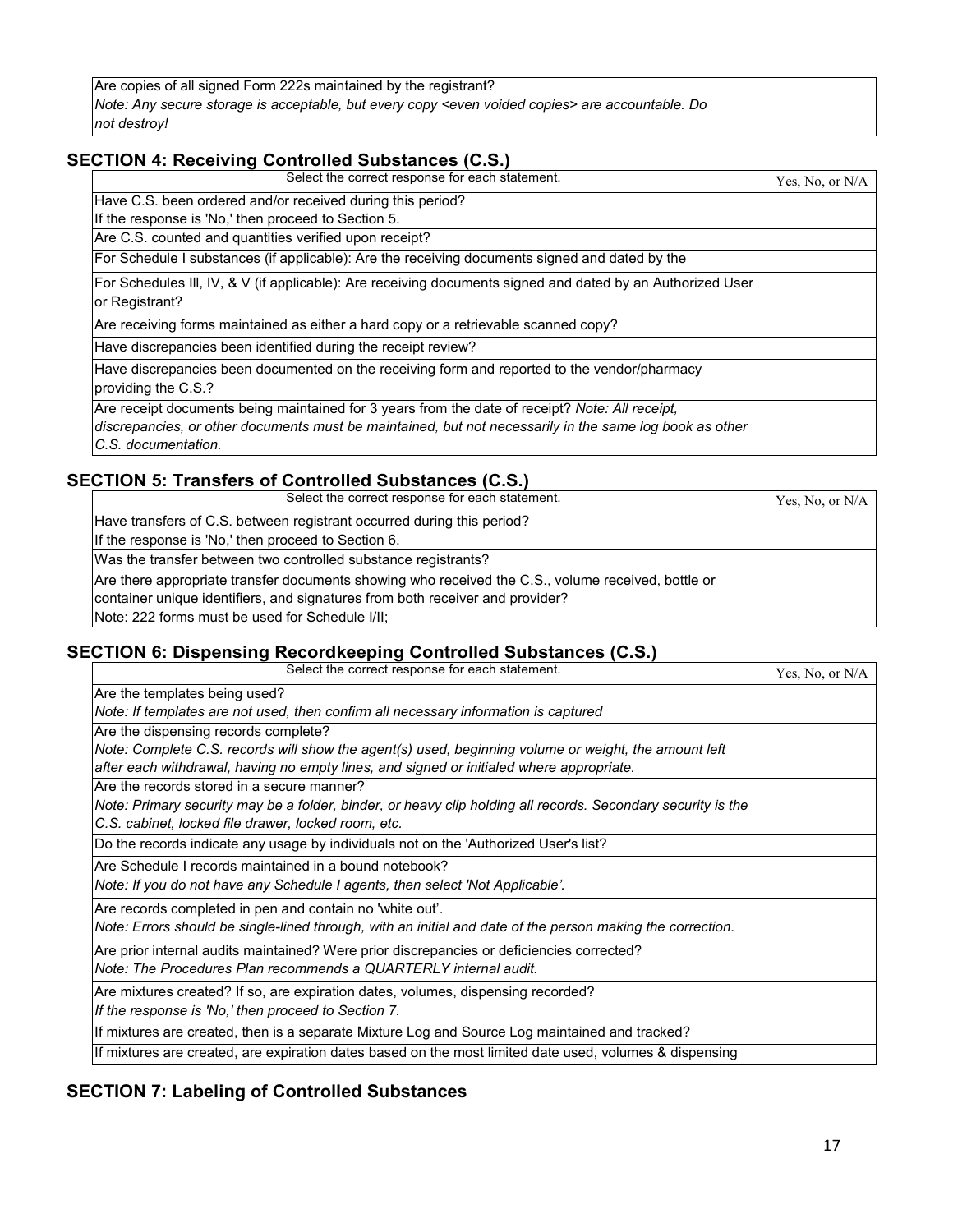| Select the correct response for each statement.                                                                                                                                              | Yes, No, or N/A |
|----------------------------------------------------------------------------------------------------------------------------------------------------------------------------------------------|-----------------|
| Is each bottle (or other primary container) individually identified by a unique (not re-used) number?<br>Note: The unique identifier may be assigned by the vendor or the registrant.        |                 |
| Is the original packaging being used showing the product information?<br>Note: If not specified information must be transferred to the new container.                                        |                 |
| If syringes are filled and stored, is each syringe labeled and tracked on the log sheet?<br>Note: If syringes are used, then syringe labels should include: Name, Lot Number, Date combined/ |                 |
| mixed, final concentration, expiration/discard date, and initials of who created the syringe mixture.                                                                                        |                 |

### **SECTION 8: Storage**

| Select the correct response for each statement.                                                                                                              | Yes, No, or N/A |
|--------------------------------------------------------------------------------------------------------------------------------------------------------------|-----------------|
| Have C.S. been stored during this period?                                                                                                                    |                 |
| If the response is 'NO,' then proceed to Section 10.                                                                                                         |                 |
| Are C.S. behind two (2) locks?<br>Note: Individuals who are not on the 'Authorized User' list and the C.S. should be separated by a<br>minimum of two locks. |                 |
| Are keys (if used) kept on separate rings, secured, and out of plain in sight?                                                                               |                 |
| Does anyone other than the 'Authorized Users' have access to the keys or access codes?                                                                       |                 |
| Are the C.S. stored at the address on the registration?                                                                                                      |                 |
| Are there primary and secondary storage or use locations?                                                                                                    |                 |
| Note: A secondary location is a location geographically distant from the storage (primary) location.                                                         |                 |
| Are any C.S. removed from the C.S. cabinet returned to the C.S. cabinet within 24 hours (or the end of the<br>work day - whichever is first)?                |                 |

### **SECTION 9: Disposal**

| Select the correct response for each statement.                                                                | Yes, No, or N/A |
|----------------------------------------------------------------------------------------------------------------|-----------------|
| Have any products required disposal during this period?                                                        |                 |
| If the response is 'No,' then proceed to Section 10.                                                           |                 |
| Did you use a 'Reverse Distributor' vendor for disposal?                                                       |                 |
| Are records maintained (either as scanned document or signed hard copy) for three (3) years after<br>disposal? |                 |

### **SECTION 10: Losses**

| Select the correct response for each statement.                                                                                                                                                                                                                                                     | Yes, No, or N/A |
|-----------------------------------------------------------------------------------------------------------------------------------------------------------------------------------------------------------------------------------------------------------------------------------------------------|-----------------|
| Have there been any losses of C.S. during this period?<br>If the response is 'No,' then proceed to Section 11.                                                                                                                                                                                      |                 |
| Were the losses documented?                                                                                                                                                                                                                                                                         |                 |
| Were the losses reported to Office of Research and Compliance and the DEA?<br>Note: Losses should be reported to ORC at ar-ehs@wtamu.edu. Losses of a significant nature must<br>also be reported to the federal agents by the on-line reporting system within 24 hours of documenting<br>the loss. |                 |

### **SECTION 11: Terminating a Registration:**

*Note: If the registrant no longer needs the controlled substances registration, they should communicate a 'termination request' to the*

*following agencies/activities and document the request with their other records:*

*\* Texas DPS.*

*\*The federal DEA.*

*\*The IACUC (to modify the protocol's association with the controlled substances registration).*